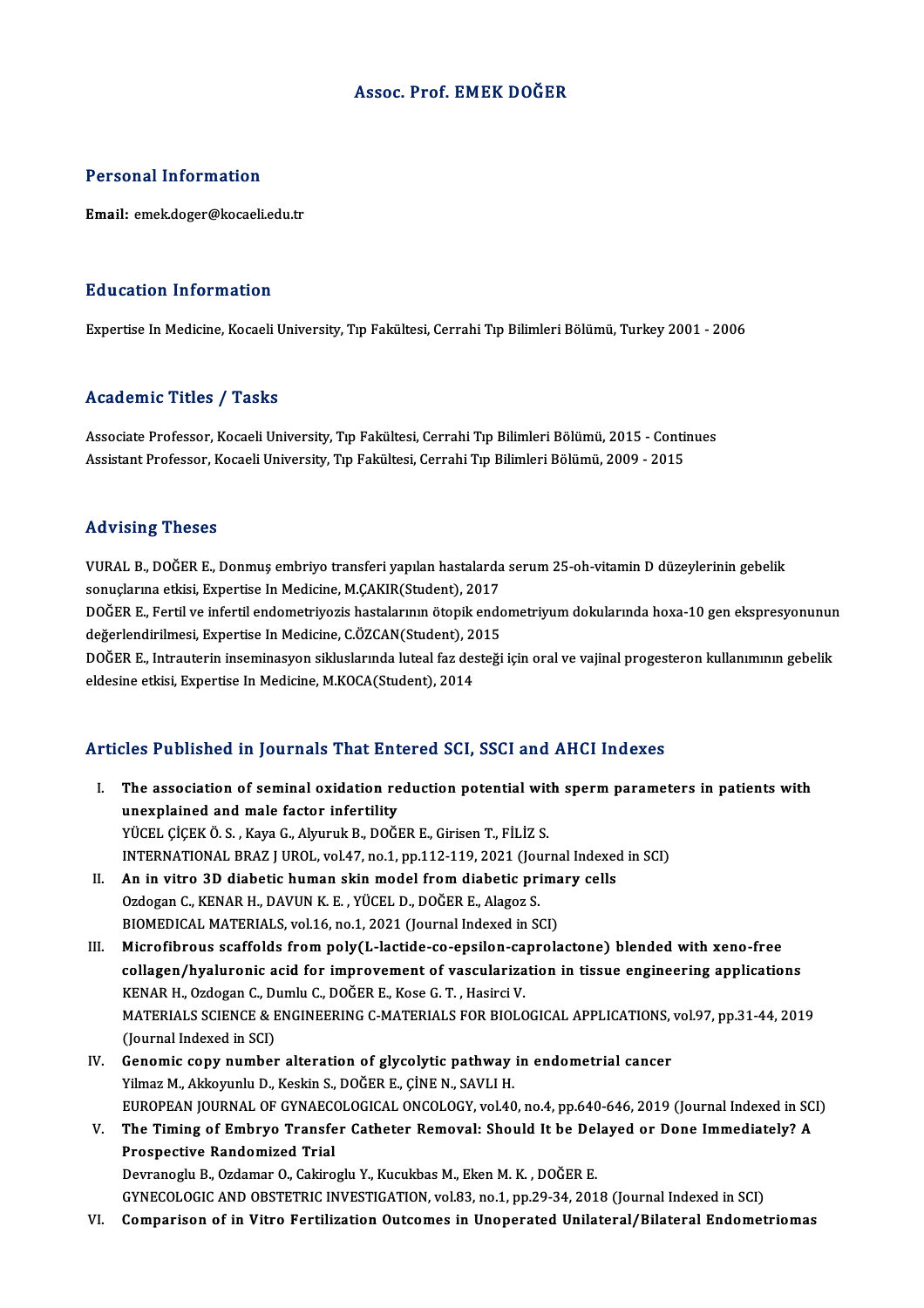with Operated Unilateral/Bilateral Endometriomas With Operated Unilateral/Bilateral Endometr<br>Cakiroglu Y., Doger E., Vural F., Yildirim S., Vural B.<br>JOURNAL OF REPRODUCTIVE MEDICINE vel 62 nr with Operated Unilateral/Bilateral Endometriomas<br>Cakiroglu Y., Doger E., Vural F., Yildirim S., Vural B.<br>JOURNAL OF REPRODUCTIVE MEDICINE, vol.62, pp.539-544, 2017 (Journal Indexed in SCI)<br>Perifollisular blood flow and its Cakiroglu Y., Doger E., Vural F., Yildirim S., Vural B.<br>JOURNAL OF REPRODUCTIVE MEDICINE, vol.62, pp.539-544, 2017 (Journal Indexed in SCI)<br>VII. Perifollicular blood flow and its relationship with endometrial vascularity,

- JOURNAL OF REPRODUCTIVE MEDICINE, vol.62, pp.<br>Perifollicular blood flow and its relationship<br>IGF-1, and inhibin-a levels and IVF outcomes<br>Vural E. VURAL B. DOČER E. Cakiroslu Y. Colmon Perifollicular blood flow and its relationship wi<br>IGF-1, and inhibin-a levels and IVF outcomes<br>Vural F., VURAL B., DOĞER E., Cakiroglu Y., Cekmen M.<br>JOURNAL OF ASSISTED RERRODUCTION AND CENETIC IGF-1, and inhibin-a levels and IVF outcomes<br>Vural F., VURAL B., DOĞER E., Cakiroglu Y., Cekmen M.<br>JOURNAL OF ASSISTED REPRODUCTION AND GENETICS, vol.33, no.10, pp.1355-1362, 2016 (Journal Indexed in<br>SCD Vura<br>JOUR<br>SCI)<br>Excí JOURNAL OF ASSISTED REPRODUCTION AND GENETICS, vol.33, no.10, pp.1355-1362, 2016 (Journal Indexed in<br>SCI)<br>VIII. Exogenous cesarean scar pregnancies managed by suction curettage alone or in combination with<br>other there perc
- SCI)<br>Exogenous cesarean scar pregnancies managed by suction curettage alone or in combin<br>other therapeutic procedures: A series of 33 cases and analysis of complication profile<br>Ordaman Q DOČER E. Arliar S. Cakinggly V. Erg Exogenous cesarean scar pregnancies managed by suction curettage al<br>other therapeutic procedures: A series of 33 cases and analysis of com<br>Ozdamar O., DOĞER E., Arlier S., Cakiroglu Y., Ergin R.N. , Kopuk S.Y. , Caliskan E other therapeutic procedures: A series of 33 cases and analysis of complication profile<br>Ozdamar O., DOĞER E., Arlier S., Cakiroglu Y., Ergin R. N. , Kopuk S. Y. , Caliskan E.<br>JOURNAL OF OBSTETRICS AND GYNAECOLOGY RESEARCH, Ozdamar O., DOĞER E., Arlier S., Cakiroglu Y., Ergin R. N. , Kopuk S. Y. , Caliskan E.<br>JOURNAL OF OBSTETRICS AND GYNAECOLOGY RESEARCH, vol.42, no.8, pp.927-935, 2016 (Journal Indexed in SC<br>IX. Chromosome aberrations [dup(1
- **JOURNAL O<br>Chromoso<br>in Turkey<br>Sover E. DO** Chromosome aberrations [dup(1q)] in endometrial cancer: Gene analysis of 54 surgical<br>in Turkey<br>Sever E., DOĞER E., Kumbasar S., Sik B.A. , Temur M., Yilmaz H. T. , Yilmaz O., Ozbay P. O. , YÜCESOY İ.<br>TAIWANESE JOUPNAL OF O

in Turkey<br>Sever E., DOĞER E., Kumbasar S., Sik B. A. , Temur M., Yilmaz H. T. , Yilmaz O., Ozbay P. O. , YÜCESOY İ.<br>TAIWANESE JOURNAL OF OBSTETRICS & GYNECOLOGY, vol.55, no.3, pp.357-362, 2016 (Journal Indexed in SCI)<br>De v Sever E., DOĞER E., Kumbasar S., Sik B. A., Temur M., Yilmaz H. T., Yilmaz O., Ozbay P. O., YÜCESOY İ.<br>TAIWANESE JOURNAL OF OBSTETRICS & GYNECOLOGY, vol.55, no.3, pp.357-362, 2016 (Journal Index<br>X. Do younger women with el

TAIWANESE JOURNAL OF OBSTETRICS & GYNECOLOGY, vol.55, no.3, pp.357-362, 2016 (Journal Indexed in SO<br>Do younger women with elevated basal follicular stimulating hormone levels undergoing<br>gonadotropin-stimulated intrauterine Do younge<br>gonadotroj<br>outcomes?<br>Dourangelu gonadotropin-stimulated intrauterine insemination cycles represent compromised reproductive<br>outcomes?

EUROPEAN JOURNAL OF OBSTETRICS & GYNECOLOGY AND REPRODUCTIVE BIOLOGY, vol.199, pp.141-145, 2016<br>(Journal Indexed in SCI) Devranoglu B., Ozdamar O., Kole E., Eken M. K., Bozdag H., DOĞER E. EUROPEAN JOURNAL OF OBSTETRICS & GYNECOLOGY AND REPRODUCTIVE BIOLOGY, vol.199, pp.141-145<br>(Journal Indexed in SCI)<br>XI. Does amnioreduction increase success of emergency cervical cerclage in cases with advanced<br>convical dil

cervical dilatation and protruding membranes? Does amnioreduction increase success of emergency cervical (<br>cervical dilatation and protruding membranes?<br>Cakiroglu Y., DOĞER E., Kopuk S. Y. , GÜNLEMEZ A., Oguz D., Caliskan E.<br>CLINICAL AND EXPERIMENTAL OBSTETRICS & CYNE Cakiroglu Y., DOĞER E., Kopuk S. Y., GÜNLEMEZ A., Oguz D., Caliskan E.

CLINICAL AND EXPERIMENTAL OBSTETRICS & GYNECOLOGY, vol.43, no.5, pp.708-712, 2016 (Journal Indexed in<br>SCI) CLINICAL AND EXPERIMENTAL OBSTETRICS & GYNECOLOGY, vol.43, no.5, pp.708-712, 2016 (Journal Indexed in<br>SCI)<br>XII. The predictive value of lactate peak detected by the magnetic resonance spectroscopy in the brain of<br>growth re

SCI)<br>The predictive value of lactate peak detected by the magne<br>growth-restricted fetuses for adverse perinatal outcomes<br>DOČER E. Ordamar O. Cakiragh: Y. Caylar Y. CAKIR Ö. ANIK Y. C The predictive value of lactate peak detected by the magnetic reso<br>growth-restricted fetuses for adverse perinatal outcomes<br>DOĞER E., Ozdamar O., Cakiroglu Y., Ceylan Y., ÇAKIR Ö., ANIK Y., Caliskan E.<br>JOUPMAL OE MATERMAL DOĞER E., Ozdamar O., Cakiroglu Y., Ceylan Y., ÇAKIR Ö., ANIK Y., Caliskan E.

growth-restricted fetuses for adverse perinatal outcomes<br>DOĞER E., Ozdamar O., Cakiroglu Y., Ceylan Y., ÇAKIR Ö., ANIK Y., Caliskan E.<br>JOURNAL OF MATERNAL-FETAL & NEONATAL MEDICINE, vol.29, no.19, pp.3178-3182, 2016 (Journ JOURNAL OF MATERNAL-FETAL & NEONATAL MEDICINE, vol.29, no.19, pp.3178-3182, 2016 (Journal Indexed<br>SCI)<br>XIII. Reproductive and obstetric outcomes in mosaic Turner's Syndrome: a cross-sectional study and<br>nextions of the lite

SCI)<br>Reproductive and obste<br>review of the literature<br>DOČER E. Calinesly V. Cov

review of the literature<br>DOĞER E., Cakiroglu Y., Ceylan Y., Ulak E., Ozdamar O., Caliskan E. REPRODUCTIVE BIOLOGY AND ENDOCRINOLOGY, vol.13, 2015 (Journal Indexed in SCI)

DOĞER E., Cakiroglu Y., Ceylan Y., Ulak E., Ozdamar O., Caliskan E.<br>REPRODUCTIVE BIOLOGY AND ENDOCRINOLOGY, vol.13, 2015 (Journal Indexed in SCI)<br>XIV. The effect of childhood cancer therapy on ovarian reserve and pubertal Akar B., DOĞER E., Cakiroglu Y., Corapcioglu F., SARPER N., Caliskan E. The effect of childhood cancer therapy on ovarian reserve and pubertal developmen<br>Akar B., DOĞER E., Cakiroglu Y., Corapcioglu F., SARPER N., Caliskan E.<br>REPRODUCTIVE BIOMEDICINE ONLINE, vol.30, no.2, pp.175-180, 2015 (Jou REPRODUCTIVE BIOMEDICINE ONLINE, vol.30, no.2, pp.175-180, 2015 (Journal Indexed in SCI)

### XV. Effects of salpingectomy and antituberculosis treatments on fertility results in patients with genital Effects of salpingectomy and antituberculosis treatments on f<br>tuberculosis<br>Caliskan E., Cakiroglu Y., Sofuoglu K., DOĞER E., Akar M. E. , Ozkan S. O.<br>JOUPMAL OF OPSTETPICS AND CYMAECOLOCY PESEARCH .val.40, no.

JOURNAL OF OBSTETRICS AND GYNAECOLOGY RESEARCH, vol.40, no.10, pp.2104-2109, 2014 (Journal Indexed in SCI) Calis<br>JOUR<br>SCI)<br>Prod JOURNAL OF OBSTETRICS AND GYNAECOLOGY RESEARCH, vol.40, no.10, pp.2104-2109, 2014 (Journal Indexe<br>SCI)<br>XVI. Production of a composite hyaluronic acid/gelatin blood plasma gel for hydrogel-based adipose<br>tiguus angineering a

SCI)<br>Production of a composite hyali<br>tissue engineering applications<br>Komunar E. KENAR H. DOČER E. Ko Production of a composite hyaluronic<br>tissue engineering applications<br>Korurer E., KENAR H., DOĞER E., Karaoz E.<br>JOUPNAL OF PJOMEDICAL MATERIALS PES

tissue engineering applications<br>Korurer E., KENAR H., DOĞER E., Karaoz E.<br>JOURNAL OF BIOMEDICAL MATERIALS RESEARCH PART A, vol.102, no.7, pp.2220-2229, 2014 (Journal Indexed in<br>SCI) Koru<br>JOUR<br>SCI)<br>Obst JOURNAL OF BIOMEDICAL MATERIALS RESEARCH PART A, vol.102, no.7, pp.2220-2229, 2014 (Journal Indexed in<br>SCI)<br>XVII. Obstetric and neonatal outcomes of delayed interval delivery in cerclage and non-cerclage cases: An<br>analysis

SCI)<br>Obstetric and neonatal outcomes of<br>analysis of 20 multiple pregnancies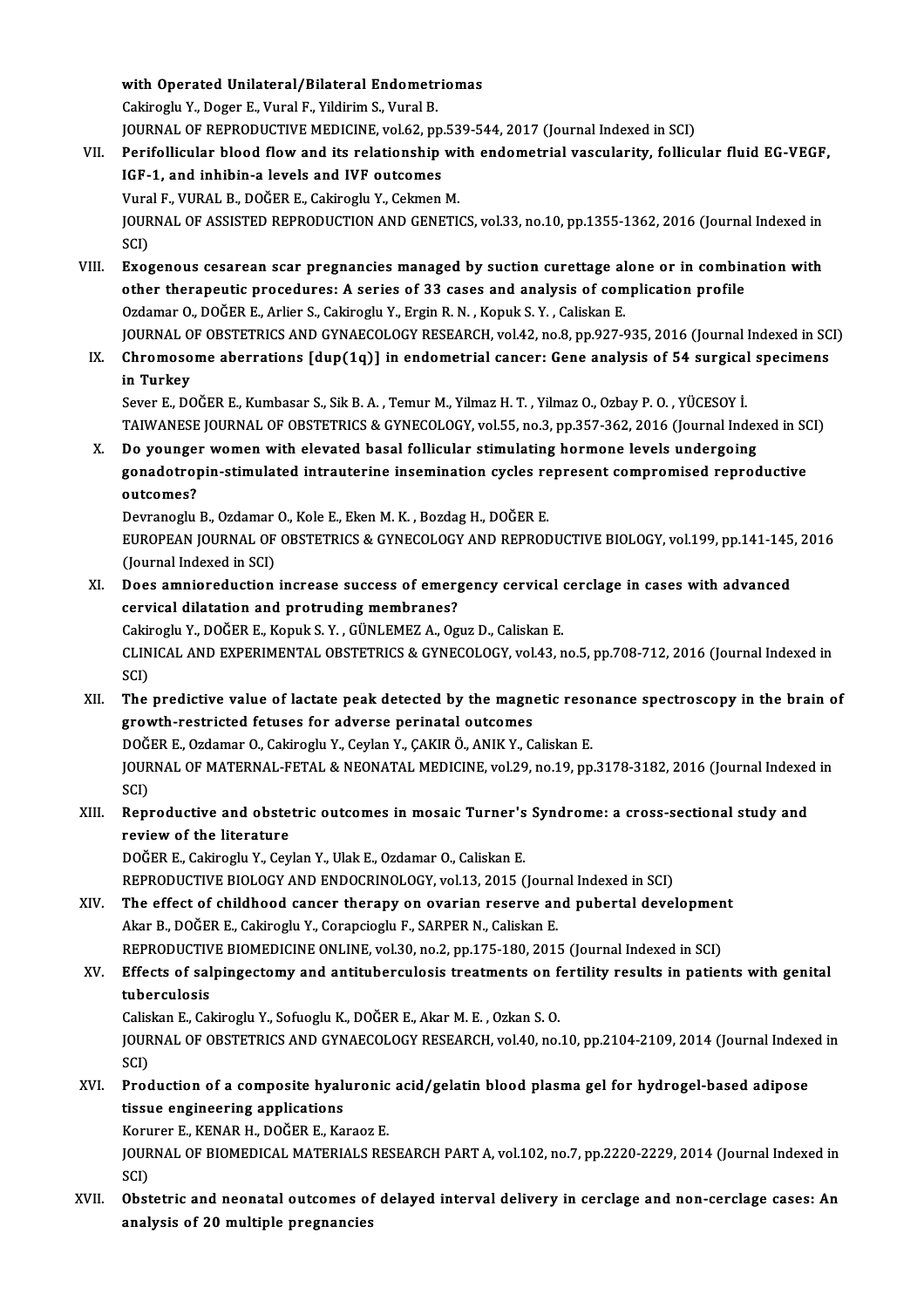DOĞER E., Cakiroglu Y., Ceylan Y., Kole E., Ozkan S., Caliskan E.<br>JOUPNAL OE OPSTETRICS AND CYNAECOLOCY PESEARCH *ve* 

JOURNAL OF OBSTETRICS AND GYNAECOLOGY RESEARCH, vol.40, no.7, pp.1853-1861, 2014 (Journal Indexed in<br>SCI) DOĞ<br>JOUR<br>SCI)<br>Mult

### XVIII. Multicenter Analysis of Gestational Trophoblastic Neoplasia in Turkey

Ozalp S. S., Telli E., Oge T., Tulunay G., Boran N., Turan T., Yenen M., Kurdoglu Z., Ozler A., Yuce K., et al. ASIAN PACIFIC JOURNAL OF CANCER PREVENTION, vol.15, no.8, pp.3625-3628, 2014 (Journal Indexed in SCI) Ozalp S. S. , Telli E., Oge T., Tulunay G., Boran N., Turan T., Yenen M., Kurdoglu Z., Ozler A., Yuce K., et al.<br>ASIAN PACIFIC JOURNAL OF CANCER PREVENTION, vol.15, no.8, pp.3625-3628, 2014 (Journal Indexed in SCI)<br>XIX. In

## ASIAN PACIFIC JO<br>Intrauterine idi<br>hydrops fetalis<br>Babaaglu K. Caki Intrauterine idiopathic severe ductal constricti<br>hydrops fetalis<br>Babaoglu K., Cakiroglu Y., Altun G., DOĞER E., Oguz D.<br>ANADOLU KARDIYOLOU DERCISLTHE ANATOLIAN I

Babaoglu K., Cakiroglu Y., Altun G., DOĞER E., Oguz D.

hydrops fetalis<br>Babaoglu K., Cakiroglu Y., Altun G., DOĞER E., Oguz D.<br>ANADOLU KARDIYOLOJI DERGISI-THE ANATOLIAN JOURNAL OF CARDIOLOGY, vol.13, no.5, pp.496-497, 2013<br>(Journal Indexed in SCI) ANADOLU KARDIYOLOJI DERGISI-THE ANATOLIAN JOURNAL OF CARDIOLOGY, vol.<br>(Journal Indexed in SCI)<br>XX. The effect of IVF pregnancies on mortality and morbidity in tertiary unit<br>Turker G. DOČER E. ARISOV A. E. CÜNLEMEZ A. Coke

- (Journal Indexed in SCI)<br>The effect of IVF pregnancies on mortality and morbid<br>Turker G., DOĞER E., ARISOY A. E. , GÜNLEMEZ A., Gokalp A. S.<br>ITALIAN JOURNAL OF PEDIATRICS vol 30, 2012 (Journal Inde The effect of IVF pregnancies on mortality and morbidity in terti<br>Turker G., DOĞER E., ARISOY A. E. , GÜNLEMEZ A., Gokalp A. S.<br>ITALIAN JOURNAL OF PEDIATRICS, vol.39, 2013 (Journal Indexed in SCI)<br>Senegraphic diagnosis of
- Turker G., DOĞER E., ARISOY A. E. , GÜNLEMEZ A., Gokalp A. S.<br>ITALIAN JOURNAL OF PEDIATRICS, vol.39, 2013 (Journal Indexed in SCI)<br>XXI. Sonographic diagnosis of fetal cardiac rhabdomyomas in two successive pregnancies in a **ITALIAN JOURNAL OF PEDI<br>Sonographic diagnosis<br>with tuberous sclerosis**<br>Ozeren S. Gebiner, N. DOČ Sonographic diagnosis of fetal cardiac i<br>with tuberous sclerosis<br>Ozeren S., Cakiroglu Y., DOĞER E., Caliskan E.<br>JOUPNAL OF CLINICAL HETPASOUND vol 40 with tuberous sclerosis<br>Ozeren S., Cakiroglu Y., DOĞER E., Caliskan E.<br>JOURNAL OF CLINICAL ULTRASOUND, vol.40, no.3, pp.179-182, 2012 (Journal Indexed in SCI)<br>Evaluation of Sovual Eunstian and Quality of Life in Mananausal

Ozeren S., Cakiroglu Y., DOĞER E., Caliskan E.<br>JOURNAL OF CLINICAL ULTRASOUND, vol.40, no.3, pp.179-182, 2012 (Journal Indexed in SCI)<br>XXII. Evaluation of Sexual Function and Quality of Life in Menopausal Transition and Me **JOURNAL OF CLINICAL ULTRA<br>Evaluation of Sexual Funct<br>Cohort of Turkish Women**<br>Calialra E. COPA*VC*LA, DOČE Evaluation of Sexual Function and Quality of Life in Menopaus<br>Cohort of Turkish Women<br>Caliskan E., ÇORAKÇI A., DOĞER E., Coskun E., Ozeren S., Corapcioglu A.<br>TURKIVE KLINIKLERLTIR RILIMI ERLDERCISLYOLEO ne 5-nn 1517-15

TURKIYE KLINIKLERI TIP BILIMLERI DERGISI, vol.30, no.5, pp.1517-1523, 2010 (Journal Indexed in SCI)

- Caliskan E., ÇORAKÇI A., DOĞER E., Coskun E., Ozeren S., Corapcioglu A.<br>TURKIYE KLINIKLERI TIP BILIMLERI DERGISI, vol.30, no.5, pp.1517-1523, 2010 (Journal XXIII.<br>XXIII. The Effects of High Dose Betamethasone Application o The Effects of High Dose Betamethasone Application on HELLP Syndrome Caliskan E., Cakiroglu Y., DOĞER E., Unlubilgin E., Dilbaz S., Dilbaz B. The Effects of High Dose Betamethasone Application on HELLP Syndrome<br>Caliskan E., Cakiroglu Y., DOĞER E., Unlubilgin E., Dilbaz S., Dilbaz B.<br>TURKIYE KLINIKLERI TIP BILIMLERI DERGISI, vol.30, no.4, pp.1134-1142, 2010 (Jour Caliskan E., Cakiroglu Y., DOĞER E., Unlubilgin E., Dilbaz S., Dilbaz B.<br>TURKIYE KLINIKLERI TIP BILIMLERI DERGISI, vol.30, no.4, pp.1134-1142, 2010 (Journal Indexed in SCI)<br>XXIV. Neonate Gender and Gestational Age are Inde
- TURKIYE KLINIKLERI TIP BILIMLERI DERGISI, vol.30, no.4, pp.1:<br>Neonate Gender and Gestational Age are Independent De<br>Caliskan E., KILIÇ T., DOĞER E., Cakiroglu Y., Turker G., Duman C.<br>TURKIVE KI INIKI ERI TIR BILIMI ERI DER Neonate Gender and Gestational Age are Independent Determinants of Cord Blood Troponin I<br>Caliskan E., KILIÇ T., DOĞER E., Cakiroglu Y., Turker G., Duman C.<br>TURKIYE KLINIKLERI TIP BILIMLERI DERGISI, vol.30, no.3, pp.1025-10 Caliskan E., KILIÇ T., DOĞER E., Cakiroglu Y., Turker G., Duman C.<br>TURKIYE KLINIKLERI TIP BILIMLERI DERGISI, vol.30, no.3, pp.1025-1031, 2010 (Journal Indexed in SCI)<br>XXV. Prospective case control comparison of fetal i

## TURKIYE K<br>Prospectiv<br>analgesia<br>Coliskan E Prospective case control comparison of fetal intrapartum o<br>analgesia<br>Caliskan E., Ozdamar D., DOĞER E., Cakiroglu Y., KUŞ A., ÇORAKÇI A.<br>INTERNATIONAL JOURNAL OF ORSTETRIC ANESTUESIA .vol.19, no <mark>analgesia</mark><br>Caliskan E., Ozdamar D., DOĞER E., Cakiroglu Y., KUŞ A., ÇORAKÇI A.<br>INTERNATIONAL JOURNAL OF OBSTETRIC ANESTHESIA, vol.19, no.1, pp.77-81, 2010 (Journal Indexed in SCI)<br>Comparative efficesy and safety of vasina

Caliskan E., Ozdamar D., DOĞER E., Cakiroglu Y., KUŞ A., ÇORAKÇI A.<br>INTERNATIONAL JOURNAL OF OBSTETRIC ANESTHESIA, vol.19, no.1, pp.77-81, 2010 (Journal Indexed in SCI)<br>XXVI. Comparative efficacy and safety of vaginal miso INTERNATIONAL JOURNAL OF OBSTETRIC<br>Comparative efficacy and safety of va<br>induction at term: a randomized trial induction at term: a randomized trial<br>Ozkan S., Caliskan E., DOĞER E., YÜCESOY İ., Ozeren S., VURAL B.<br>ARCHIVES OF GYNECOLOGY AND OBSTETRICS, vol.280, no.1, pp.19-24, 2009 (Journal Indexed in SCI)<br>Sublingual misonnastal 10

Ozkan S., Caliskan E., DOĞER E., YÜCESOY İ., Ozeren S., VURAL B.

XXVII. Sublingual misoprostol 100 microgram versus 200 microgram for second trimester abortion: a<br>randomised trial ARCHIVES OF GYNI<br>Sublingual misop<br>randomised trial<br>Caliskan E. DOČEP Sublingual misoprostol 100 microgram versus 200 r<br>randomised trial<br>Caliskan E., DOĞER E., Cakiroglu Y., ÇORAKÇI A., YÜCESOY İ.<br>FUROPEAN JOURNAL OE CONTRACERTION AND REPRODU

EUROPEAN JOURNAL OF CONTRACEPTION AND REPRODUCTIVE HEALTH CARE, vol.14, no.1, pp.55-60, 2009<br>(Journal Indexed in SCI) Caliskan E., DOĞER E., Ca<br>EUROPEAN JOURNAL OF<br>(Journal Indexed in SCI)

### Articles Published in Other Journals

rticles Published in Other Journals<br>I. Impact of insulin resistance and obesity on intracytoplasmic sperm injection outcomes in young<br>wereon with polygystic overy syndnome Impact of insulin resistance and obesity<br>Women with polycystic ovary syndrome<br>Colinealy Y. DOČER E. Vyrel E. Kenyls S. Y. J Impact of insulin resistance and obesity on intra<br>women with polycystic ovary syndrome<br>Cakiroglu Y., DOĞER E., Vural F., Kopuk S.Y. , VURAL B.<br>NORTUERN CLINICS OF ISTANPUL .vol.4, no.3, nn.319. women with polycystic ovary syndrome<br>Cakiroglu Y., DOĞER E., Vural F., Kopuk S. Y. , VURAL B.<br>NORTHERN CLINICS OF ISTANBUL, vol.4, no.3, pp.218-224, 2017 (Journal Indexed in ESCI)<br>Mullerian adenosarsoma of the utaws associ

Cakiroglu Y., DOĞER E., Vural F., Kopuk S. Y. , VURAL B.<br>NORTHERN CLINICS OF ISTANBUL, vol.4, no.3, pp.218-224, 2017 (Journal Indexed in ESCI)<br>II. Mullerian adenosarcoma of the uterus associated with tamoxifen treatmen NORTHERN CLINICS OF ISTANBUL, vol.4, no.3, pp.218-224<br><mark>Mullerian adenosarcoma of the uterus associated v</mark><br>Ceylan Y., DOĞER E., Cakiroglu A. Y. , VURAL Ç., YÜCESOY İ.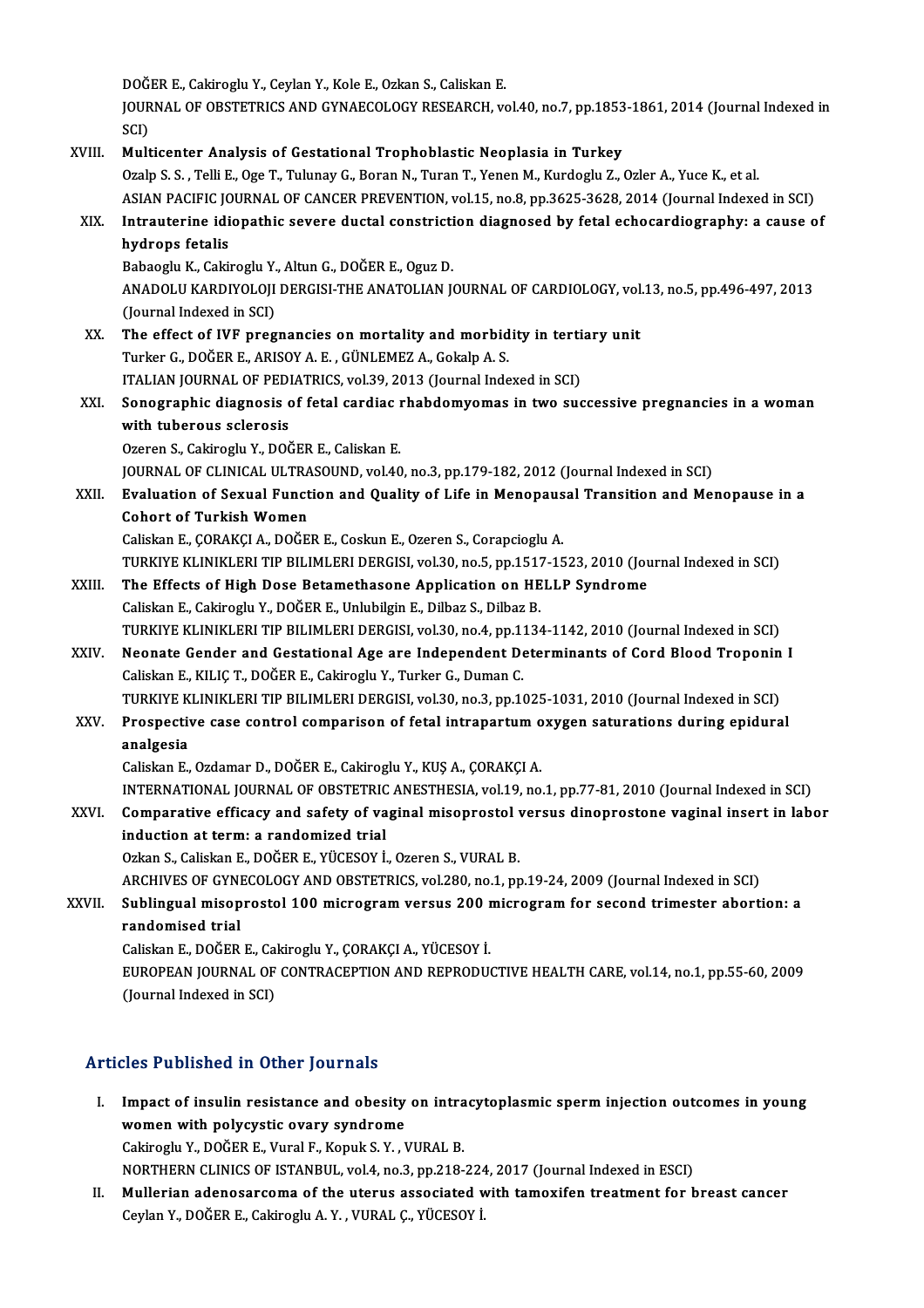TURKISH JOURNAL OF OBSTETRICS AND GYNECOLOGY, vol.12, no.4, pp.244-247, 2015 (Journal Indexed in ESCI)<br>De the interactions between seitel frequency, convisel length, and unegenitel infection offect.

- TURKISH JOURNAL OF OBSTETRICS AND GYNECOLOGY, vol.12, no.4, pp.244-247, 2015 (Journal Indexed i<br>III. Do the interactions between coital frequency, cervical length, and urogenital infection affect<br>Abstatrie outcomos? TURKISH JOURNAL OF<br>Do the interactions b<br>obstetric outcomes? III. Do the interactions between coital frequency, cervical length, and urogenital infection affect<br>obstetric outcomes?<br>Cakiroglu Y., Caliskan S., DOĞER E., Kopuk S.Y. , DÜNDAR D., Caliskan E. obstetric outcomes?<br>Cakiroglu Y., Caliskan S., DOĞER E., Kopuk S. Y. , DÜNDAR D., Caliskan E.<br>TURKISH JOURNAL OF OBSTETRICS AND GYNECOLOGY, vol.12, no.2, pp.66-70, 2015 (Journal Indexed in ESCI)<br>Prenatal diagnosis and mana
- IV. Prenatal diagnosis and management of a fetal neck mass TURKISH JOURNAL OF OBSTETRICS AND GYNECO<br>Prenatal diagnosis and management of a fet<br>DOĞER E., Ceylan Y., ÇAKIROĞLU A.Y. , Caliskan E.<br>JOUPNAL OF THE TURKISH CERMAN CYNECOLOG JOURNAL OF THE TURKISH-GERMAN GYNECOLOGICAL ASSOCIATION, vol.16, no.2, pp.118-120, 2015 (Journal<br>Indexed in ESCI) DOĞER E., Ceylan Y., ÇAKIROĞLU A. Y., Caliskan E. JOURNAL OF THE TURKISH-GERMAN GYNECOLOGICAL ASSOCIATION, vol.16, no.2, pp.118-120, 2015 (Journal)<br>Indexed in ESCI)<br>V. The effect of first chromosome long arm duplication on survival of endometrial carcinoma<br>save a počen e
- Indexed in ESCI)<br>The effect of first chromosome long arm duplication on survival of<br>sever e., DOĞER E., SÜNNETÇİ AKKOYUNLU D., ÇİNE N., SAVLI H., YÜCESOY İ.<br>LTurk Sos Obstat Cunesal 2014 (Refereed Jeurnals of Other Institu The effect of first chromosome long arm duplication on survival<br>sever e., DOĞER E., SÜNNETÇİ AKKOYUNLU D., ÇİNE N., SAVLI H., YÜCESOY<br>J Turk Soc Obstet Gynecol, 2014 (Refereed Journals of Other Institutions)

# J Turk Soc Obstet Gynecol, 2014 (Refereed Journals of Other Institutions)<br>Refereed Congress / Symposium Publications in Proceedings

- I. An investigation of Transcriptome Analyzes Related to endometrium cancer pathogenesis Isca dongress 7 symposium i ushtatishs in i recedings<br>An investigation of Transcriptome Analyzes Related to endometrium cancer pathogenesis<br>İskenderoğlu E.T., SÜNNETÇİ AKKOYUNLU D., Devrim N.N., Yılmaz E. B., ÇİNE N., DOĞE An investigation of Transcriptome Analyzes Relate<br>İskenderoğlu E. T. , SÜNNETÇİ AKKOYUNLU D., Devrim N.<br>Tıbbi Biyoloji ve Genetik Kongresi, 27 - 30 October 2019<br>Effect of Cestational Diabetis Blood Soluble Festor Tibbi Biyoloji ve Genetik Kongresi, 27 - 30 October 2019
- II. Effect of Gestational Diabetic Blood Soluble Factors on Beta Cell Function: In vitro Physiological<br>Analysis Combined with Proteomics Approach Effect of Gestational Diabetic Blood Soluble Factors on Beta Cell Ful<br>Analysis Combined with Proteomics Approach<br>KENAR H., YILMAZ ÖZDOĞAN C., İŞLEK E. E. , DOĞER E., TARKUN İ., KASAP M.<br>54th Annual Meeting of the European 54th Annual Meeting of the European Association for the Study of Diabetes (EASD), Berlin, Germany, 01 October<br>2018 KENA<br>54th /<br>2018<br>Effect 54th Annual Meeting of the European Association for the Study of Diabetes (EASD), Berlin, Germany, 01 Oc<br>2018<br>III. Effect of gestational diabetic blood soluble factors on beta cell function: in vitro physiological<br>analysis
- 2018<br>Effect of gestational diabetic blood soluble factor<br>analysis combined with proteomics approach<br>Kanar H. Ordegan C. Y., Koskin H. İSLEKE E., DOČI Effect of gestational diabetic blood soluble factors on beta cell function: in vitro physiol<br>analysis combined with proteomics approach<br>Kenar H., Ozdogan C.Y. , Keskin H., İŞLEK E. E. , DOĞER E., Nalla A., Tarkun I., Niels analysis combined with proteomics approach<br>Kenar H., Ozdogan C. Y. , Keskin H., İŞLEK E. E. , DOĞER E., Nalla A., Tarkun I., Nielsen J. H. , KASAP M.<br>54th Annual Meeting of the European-Association-for-the-Study-of-Diabete Kenar H., Ozdogan C.<br>54th Annual Meeting<br>October 2018, vol.61<br>Vüsut Kitle İndeksl 54th Annual Meeting of the European-Association-for-the-Study-of-Diabetes (EASD), Berlin, Germany, 1 - 05<br>October 2018, vol.61<br>IV. Vücut Kitle İndekslerine Göre Gruplandırılan Kadın IVF Hasta Gruplarında Granüloza Hücreler
- October 2018, vol.61<br>Vücut Kitle İndekslerine Göre Gruplandırılan Kadın IVF Hasta Gruplarında Granüloza Hücrelerin<br>Adiponektin ve Tümör Nekroz Faktör-Alfa (TNFα) İmmünreaktivitesinin İncelenmesi ve Gebelik<br>Dunumu ile İliş Vücut Kitle İndekslerine Göre Gruplandırı<br>Adiponektin ve Tümör Nekroz Faktör-Alfa<br>Durumu ile İlişkisinin Araştırılması (S73)<br>CELENLİ DOLANBAY E, YARDIMOČLU YU MAZ Adiponektin ve Tümör Nekroz Faktör-Alfa (TNF $\alpha$ ) İmmünreaktivitesinin İncelenmesi ve Gebelik<br>Durumu ile İlişkisinin Araştırılması (S73)<br>GELENLİ DOLANBAY E., YARDIMOĞLU YILMAZ M., VURAL B., KASAP M., YAZICIOĞLU KAYA G., D GELENLI DOLANBAY E., YARDIMOĞLU YILMAZ M., VURAL B., KASAP M., YAZICIOĞLU KAYA G., DOGER E.
- GELENLİ DOLANBAY E., YARDIMOĞLU YILMAZ M., VURA<br>14. Ulusal Histoloji ve Embriyoloji Kongresi, Antalya, Turk<br>V. Atelocollagen-based hydrogels for wound healing<br>V.U MAZ ÖZDOĞAN G. DOĞER E. KENAR H 14. Ulusal Histoloji ve Embriyoloji Kongresi<br>Atelocollagen-based hydrogels for wo<br>YILMAZ ÖZDOĞAN C., DOĞER E., KENAR H.<br>22nd International Biamedical Science and 22nd International Biomedical Science and Technology Symposium (BIOED 2017), Ankara, Turkey, 12 May 2017<br>22nd International Biomedical Science and Technology Symposium (BIOED 2017), Ankara, Turkey, 12 May 2017

VI. Vascular complications associated with gestational diabeticmothers and their newborn 22nd International Biomedical Science and Technology Symposium (BIOED 2017), Ankara, Turkey, 12 May 2<br>Vascular complications associated with gestational diabetic mothers and their newborn<br>HEKİMOĞLU G., DOĞER E., Kara Mağde Vascular complications associ<br>HEKİMOĞLU G., DOĞER E., Kara M<br>ARSLAN B., TARKUN İ., KENAR H.<br>2rd Heidelberg International Sum HEKİMOĞLU G., DOĞER E., Kara Mağden G., YILMAZ ÖZDOĞAN C., MÜEZZİNOĞLU B., ÖZBEK B., CANTÜRK Z.,<br>ARSLAN B., TARKUN İ., KENAR H.<br>3rd Heidelberg International Symposium on Diabetic Complications 2016, Heidelberg, Germany, 06

ARSLAN B., TARKUN İ., KENAR H.<br>3rd Heidelberg International Symposium on Diabetic Complications 2016, Heidelberg, Germany, 06 October 20<br>VII. The impact of embryo transfer catheter retraction rate on fertility outcomes in 3rd Heidelberg International Symposium on Diabetic Compl<br>The impact of embryo transfer catheter retraction randomized controlled trial<br>AKLDEVRANOČLU P. ÖZDAMAR Ö. KAVA G. DOČER E. SEL The impact of embryo transfer catheter retraction rate on fertility outcomes in intracytoplasmic<br>sperm injection cycles a randomized controlled trial<br>AKI DEVRANOĞLU B., ÖZDAMAR Ö., KAYA G., DOĞER E., SELÇUK S., KÜÇÜKBAŞ M. sperm injection cycles a randomized controlled trial<br>AKI DEVRANOĞLU B., ÖZDAMAR Ö., KAYA G., DOĞER E., SELÇUK S.,<br>32nd Annual Meeting of ESHRE, 3 - 06 July 2016, vol.31, pp.1-513<br>Proteomia Analysis in Endometrial Conser an

### AKI DEVRANOĞLU B., ÖZDAMAR Ö., KAYA G., DOĞER E., SELÇUK S., KÜÇÜKBAŞ M., ÇAKIROĞLU A. Y. , KUTLU H. T.<br>32nd Annual Meeting of ESHRE, 3 - 06 July 2016, vol.31, pp.1-513<br>VIII. Proteomic Analysis in Endometrial Cancer an **32nd Annua<br>Proteomic<br>Technique**<br>Caylan V. Al Proteomic Analysis in Endometrial Cancer and Endometrial Hyperplasia Tis:<br>Technique<br>Ceylan Y., AKPINAR G., DOĞER E., KASAP M., Güzel N., KARAOSMANOĞLU K., Yıldırım Ş.<br>11th Turkish Cerman Guneselegu Cengress, Artakıa, Turke Technique<br>Ceylan Y., AKPINAR G., DOĞER E., KASAP M., Güzel N., KARAOSMANOĞLU K., Yıld<br>11th Turkish German Gynecology Congress, Antalya, Turkey, 11 - 15 May 2016<br>Develenment of a Veseylerired Stem Cell Based Myseardial Tiss

Ceylan Y., AKPINAR G., DOĞER E., KASAP M., Güzel N., KARAOSMANOĞLU K., Yıldırım Ş.<br>11th Turkish German Gynecology Congress, Antalya, Turkey, 11 - 15 May 2016<br>IX. Development of a Vascularized Stem Cell Based Myocardial 11th Turk<br>Developr<br>Scaffolds